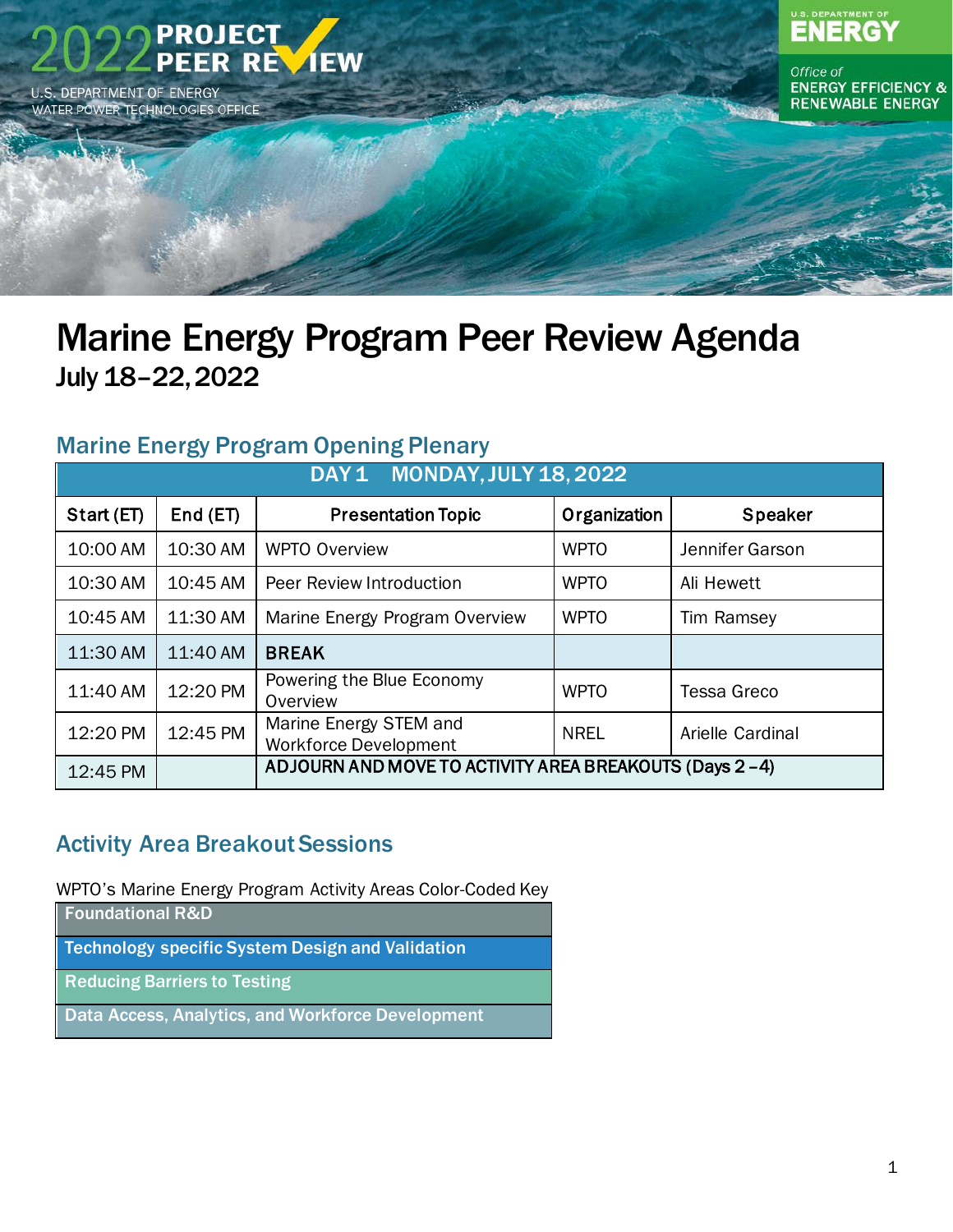



Office of<br>ENERGY EFFICIENCY &<br>RENEWABLE ENERGY

#### <span id="page-1-0"></span>Foundational R&D Review Session

|            | <b>TUESDAY, JULY 19, 2022</b><br>DAY <sub>2</sub> |                                                                                                               |                                           |                                                    |  |  |
|------------|---------------------------------------------------|---------------------------------------------------------------------------------------------------------------|-------------------------------------------|----------------------------------------------------|--|--|
| Start (ET) | End(ET)                                           | <b>Presentation Topic</b>                                                                                     | Organization                              | <b>Speaker</b>                                     |  |  |
| 10:00 AM   | 10:40 AM                                          | Foundational R&D Activity Area<br>Overview                                                                    | <b>WPTO</b>                               | William McShane                                    |  |  |
| 10:40 AM   | 11:10 AM                                          | Demonstration of an Advanced<br>Multi-Mode Point Absorber for<br><b>Wave Energy Conversion</b>                | Oscilla Power,<br>Inc.                    | Tim Mundon                                         |  |  |
| 11:10 AM   | 11:35 AM                                          | Seawater Compatible Rotary<br>Pump for Wave Energy<br>Conversion                                              | <b>Resolute Marine</b><br>Energy, Inc.    | Marcus Gay                                         |  |  |
| 11:35 AM   | 11:45 AM                                          | <b>BREAK</b>                                                                                                  |                                           |                                                    |  |  |
| 11:45 AM   | 12:10 PM                                          | Design of High-Deflection Foils<br>for MHK Applications                                                       | Ocean<br>Renewable Power<br>Company, LLC  | Jarlath McEntee                                    |  |  |
| 12:10 PM   | 12:35 PM                                          | Performance Testing of An<br>Integrated Magnetic Power Take-<br>Off                                           | <b>Portland State</b><br>University       | Jonathan Bird                                      |  |  |
| 12:35 PM   | 1:25 PM                                           | <b>LUNCH</b>                                                                                                  |                                           |                                                    |  |  |
| 1:25 PM    | 1:50 PM                                           | <b>Holistic Control Embedded Power</b><br>Take Off (PTO) Development                                          | <b>CalWave Power</b><br>Technologies Inc. | Thomas Boerner,<br>Marcus Lehmann,<br>Dan Petcovic |  |  |
| 1:50 PM    | 2:15 PM                                           | <b>Advanced Materials</b>                                                                                     | SNL, NREL, PNNL                           | <b>Bernadette</b><br>Sanchez-Hernandez             |  |  |
| 2:15 PM    | 2:40 PM                                           | <b>Reviewer Debrief</b>                                                                                       | <b>Reviewers</b>                          |                                                    |  |  |
|            |                                                   | WEDNESDAY, JULY 20, 2022<br>DAY <sub>3</sub>                                                                  |                                           |                                                    |  |  |
| Start (ET) | End(ET)                                           | <b>Presentation Topic</b>                                                                                     | Organization                              | <b>Speaker</b>                                     |  |  |
| 10:00 AM   | 10:25 AM                                          | Fatigue and Structural Load<br>Analysis and Control for Variable<br><b>Geometry Wave Energy</b><br>Converters | <b>NREL</b>                               | Nathan Tom                                         |  |  |
| 10:25 AM   | 10:50 AM                                          | Next Generation WEC PTO Co-<br>Design                                                                         | <b>SNL</b>                                | Ryan Coe                                           |  |  |
| 10:50 AM   | 11:15 AM                                          | <b>Wave Energy Converter Modeling</b>                                                                         | NREL, SNL                                 | Dave Ogden, Kelley<br>Ruehl                        |  |  |
| 11:15 AM   | 11:25 AM                                          | <b>BREAK</b>                                                                                                  |                                           |                                                    |  |  |
| 11:25 AM   | 11:50 AM                                          | <b>WEC Array Power Management</b><br>and Output Simulation Tool                                               | NREL, PNNL                                | <b>Toan Thanh Tran</b>                             |  |  |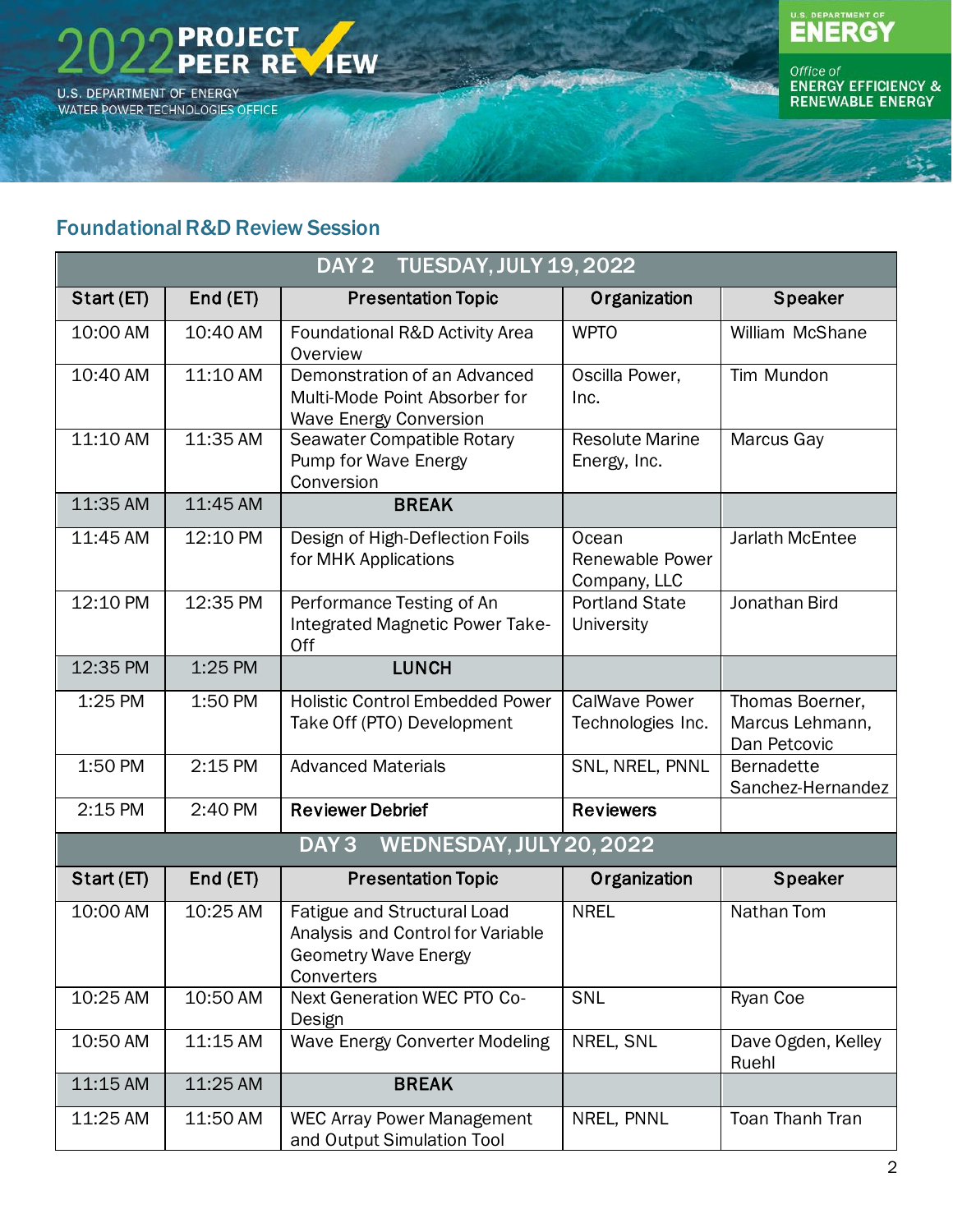**PROJECT<br>PEER REVIEW** U.S. DEPARTMENT OF ENERGY WATER POWER TECHNOLOGIES OFFICE

**WARKE** 

# U.S. DEPARTMENT OF

| 11:50 AM | 12:15 PM | <b>WEC Design Optimization</b>                                                                                                                                    | SNL              | Ryan Coe                                                |
|----------|----------|-------------------------------------------------------------------------------------------------------------------------------------------------------------------|------------------|---------------------------------------------------------|
| 12:15 PM | 1:00 PM  | <b>LUNCH</b>                                                                                                                                                      |                  |                                                         |
| 1:00 PM  | 1:25 PM  | <b>Wave Energy Converter Interlink</b><br><b>Umbilical Cables Design</b><br>Requirements, Best Practices<br>and Recommended Design<br>Improvements                | <b>NREL</b>      | <b>Rick Driscoll</b>                                    |
| 1:25 PM  | 1:50 PM  | <b>Model Validation and Site</b><br><b>Characterization for Early</b><br>Deployment MHK Sites and<br><b>Establishment of Wave</b><br><b>Classification Scheme</b> | NREL, PNNL, SNL  | Levi Kilcher,<br>Vincent Neary,<br><b>Zhaoging Yang</b> |
| 1:50 PM  | 2:15 PM  | <b>Reviewer Debrief</b>                                                                                                                                           | <b>Reviewers</b> |                                                         |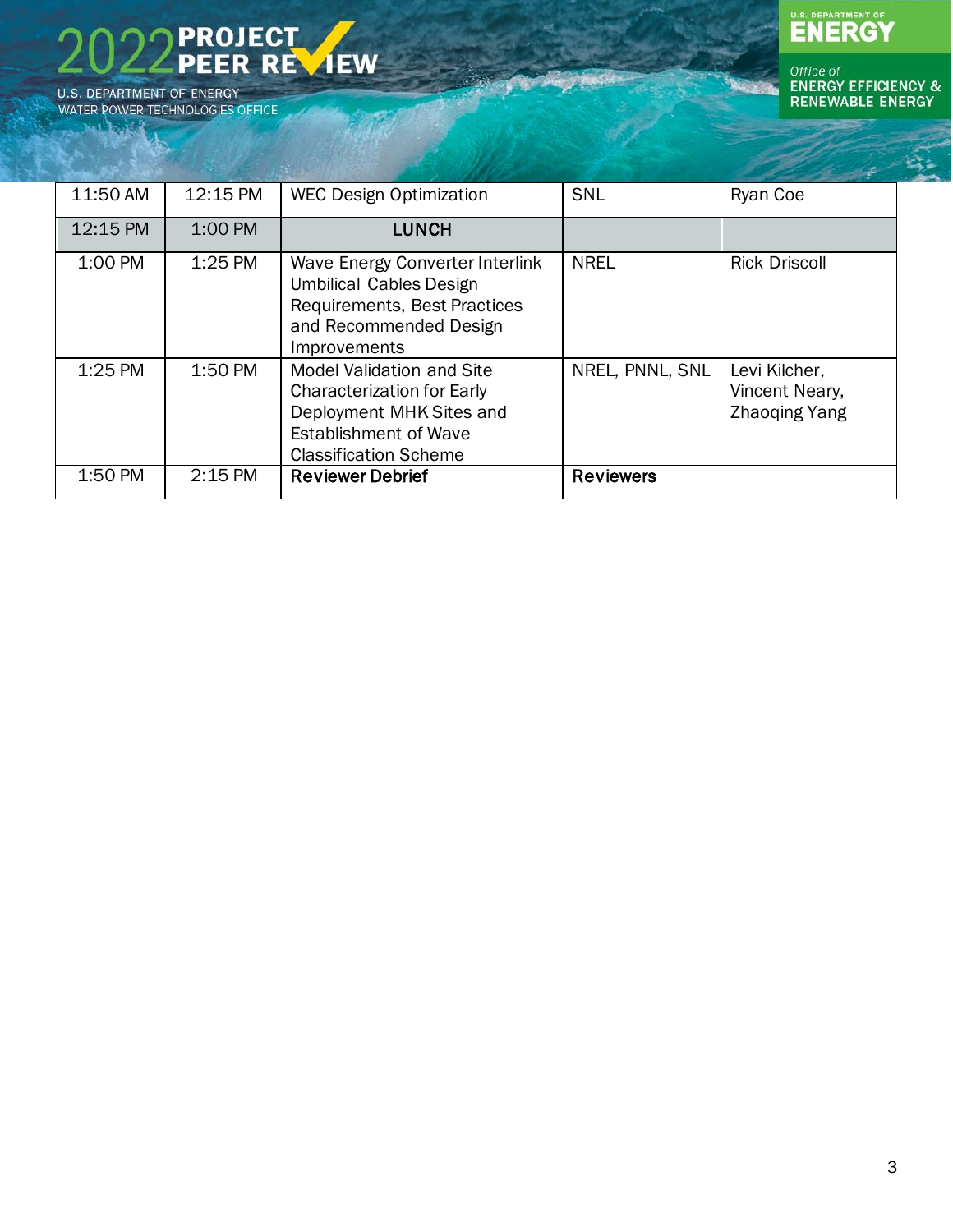

فكلوعك



Office of<br>ENERGY EFFICIENCY &<br>RENEWABLE ENERGY

#### <span id="page-3-0"></span>Technology-specific System Design and Validation Review Session

| DAY 2 TUESDAY, JULY 19, 2022 |          |                                                                                                                                                     |                                        |                      |  |
|------------------------------|----------|-----------------------------------------------------------------------------------------------------------------------------------------------------|----------------------------------------|----------------------|--|
| Start (ET)                   | End (ET) | <b>Presentation Topic</b>                                                                                                                           | Organization                           | <b>Speaker</b>       |  |
| 10:00 AM                     | 10:40 AM | Technology-Specific System<br>Design and Validation Activity<br>Area Overview                                                                       | <b>WPTO</b>                            | Elaine Buck          |  |
| 10:40 AM                     | 11:10 AM | <b>Reduction of System Cost</b><br><b>Characteristics Through</b><br><b>Innovative Solutions to</b><br>Installation, Operations, And<br>Maintenance | Columbia Power<br>Technologies, Inc.   | Michael Ondusko      |  |
| 11:10 AM                     | 11:35 AM | Open Water Testing of a<br><b>Scaled Next Generation Point</b><br>Absorber Wave Energy Device<br>with Phase Control                                 | Aquaharmonics, Inc.                    | Alex Hagmuller       |  |
| 11:35 AM                     | 11:45 AM | <b>BREAK</b>                                                                                                                                        |                                        |                      |  |
| 11:45 AM                     | 12:10 PM | Water Horse Hydroelectric<br><b>Harvester Development</b>                                                                                           | University of Alaska<br>Fairbanks      | Jeremy Kasper        |  |
| 12:10 PM                     | 12:35 PM | Performance Optimization and<br>System Demonstration of a<br>Multi-Mode Point Absorber                                                              | Oscilla Power, Inc.                    | Tim Mundon           |  |
| 12:35 PM                     | 1:25 PM  | <b>LUNCH</b>                                                                                                                                        |                                        |                      |  |
| 1:25 PM                      | 1:50 PM  | <b>Cycloidal Wave Energy</b><br>Converter                                                                                                           | Atargis Energy<br>Corporation          | <b>Stefan Siegel</b> |  |
| 1:50 PM                      | 2:15 PM  | Design, Build and Test of<br>Novel, Remote, Low-Power<br>Wave Energy Converter for<br><b>Non-Grid Applications</b>                                  | Columbia Power<br>Technologies, Inc.   | Erik Hammagren       |  |
| 2:15 PM                      | 2:40 PM  | Xct System for Harvesting In-<br><b>Current Hydrokinetic Energy</b><br>from Low-Velocity Sites                                                      | <b>Littoral Power</b><br>Systems Inc.  | David Duquette       |  |
| 2:40 PM                      | 3:05 PM  | <b>Reviewer Debrief</b>                                                                                                                             | <b>Reviewers</b>                       |                      |  |
|                              |          | WEDNESDAY, JULY 20, 2022<br>DAY <sub>3</sub>                                                                                                        |                                        |                      |  |
| Start (ET)                   | End (ET) | <b>Presentation Topic</b>                                                                                                                           | Organization                           | <b>Speaker</b>       |  |
| 10:00 AM                     | 10:25 AM | Hawaii Wave Surge Energy<br>Converter (HAWSEC)                                                                                                      | University of Hawaii<br><b>Systems</b> | <b>Patrick Cross</b> |  |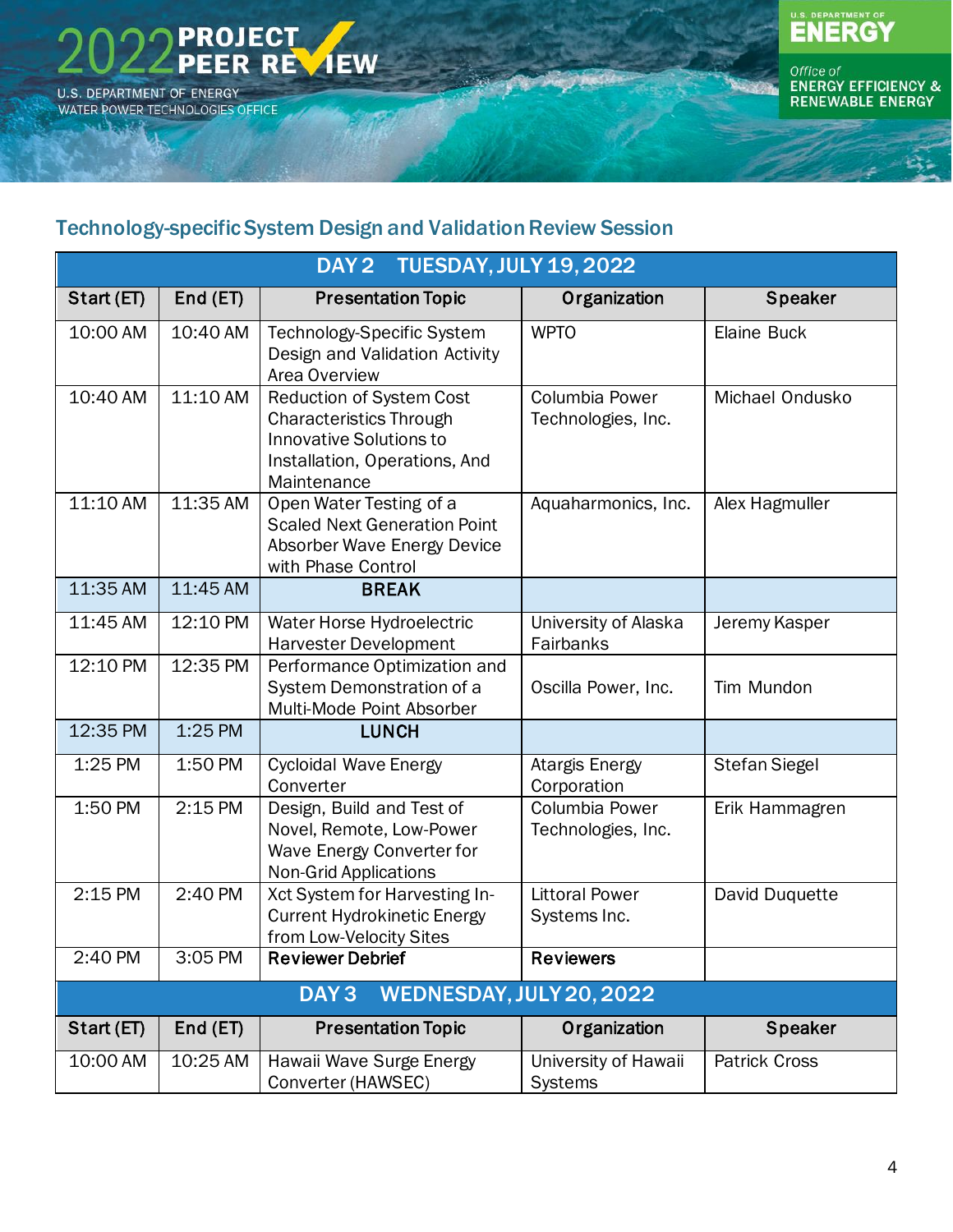

WARK

U.S. DEPARTMENT OF

| 10:25 AM     | 10:50 AM   | An Innovative SR-WEC for a<br>Market-Disruptive LCOE                                                                                    | Texas A&M<br>Engineering<br><b>Experiment Station</b> | HeonYong Kang                           |
|--------------|------------|-----------------------------------------------------------------------------------------------------------------------------------------|-------------------------------------------------------|-----------------------------------------|
| 10:50 AM     | 11:15 AM   | Device Design and Robust<br>Periodic Motion Control of an<br>Ocean Kite System for<br>Hydrokinetic Energy Harvesting                    | North Carolina State<br>University                    | <b>Chris Vermillion</b>                 |
| 11:15 AM     | $11:25$ AM | <b>BREAK</b>                                                                                                                            |                                                       |                                         |
| 11:25 AM     | 11:50 AM   | Low-Flow Marine Hydrokinetic<br><b>Turbine for Small Autonomous</b><br>Unmanned Mobile Recharge<br><b>Stations</b>                      | Florida Atlantic<br>University                        | Manhar Dhanak                           |
| 11:50 AM     | 12:15 PM   | Modular Rivgen                                                                                                                          | Ocean Renewable<br>Power Company, Inc.                | Ryan Tyler                              |
| 12:15 PM     | 1:00 PM    | <b>LUNCH</b>                                                                                                                            |                                                       |                                         |
| 1:00 PM      | 1:25 PM    | Advancing CalWave's WEC<br>Design for PacWave                                                                                           | <b>CalWave Power</b><br>Technologies Inc.             | <b>Thomas Boerner</b>                   |
| 1:25 PM      | 1:50 PM    | <b>Floating Oscillating Surge</b><br><b>Wave Energy Converter Using</b><br><b>Controllable Efficient Power</b><br><b>Takeoff System</b> | Stevens Institute of<br>Technology (Inc)              | Muhammad R. Hajj                        |
| 1:50 PM      | 2:15 PM    | <b>MARMOK- Oscillating Water</b><br>Column (OWC)                                                                                        | Idom, Inc.                                            | Borja de Miguel Para                    |
| 2:15 PM      | 2:40 PM    | Optimization, Design, And<br>Commercialization Planning of<br><b>Next-Generation Stingray H3</b><br><b>Wave Energy Converter</b>        | Columbia Power<br>Technologies, Inc.                  | Pukha Lenee-Bluhm                       |
| 2:40 PM      | 3:05 PM    | <b>Reviewer Debrief</b>                                                                                                                 | <b>Reviewers</b>                                      |                                         |
|              |            | THURSDAY, JULY 21, 2022<br>DAY4                                                                                                         |                                                       |                                         |
| Start $(ET)$ | End(ET)    | <b>Presentation Topic</b>                                                                                                               | Organization                                          | <b>Speaker</b>                          |
| 10:00 AM     | 10:40 AM   | <b>Waves to Water: Desalination</b><br>Prize                                                                                            | NREL, WPTO                                            | Scott Jenne, Simon<br>Gore              |
| 10:40 AM     | 11:20 AM   | <b>Ocean Observing Prize</b>                                                                                                            | NREL, PNNL, WPTO                                      | Jenny Wiegele, Carrie<br><b>Schmaus</b> |
| 11:20 AM     | 11:30 AM   | <b>BREAK</b>                                                                                                                            |                                                       |                                         |
| 11:30 AM     | 11:55 AM   | Wave-SPARC - Structured<br>Innovation                                                                                                   | NREL, SNL                                             | Jochem Weber                            |
| 11:55 AM     | 12:20 PM   | Distributed Embedded Energy<br><b>Converter Technologies DEEC-</b><br><b>TEC</b>                                                        | <b>NREL</b>                                           | <b>Blake Boren</b>                      |
| 12:20 PM     | 1:05 PM    | <b>LUNCH</b>                                                                                                                            |                                                       |                                         |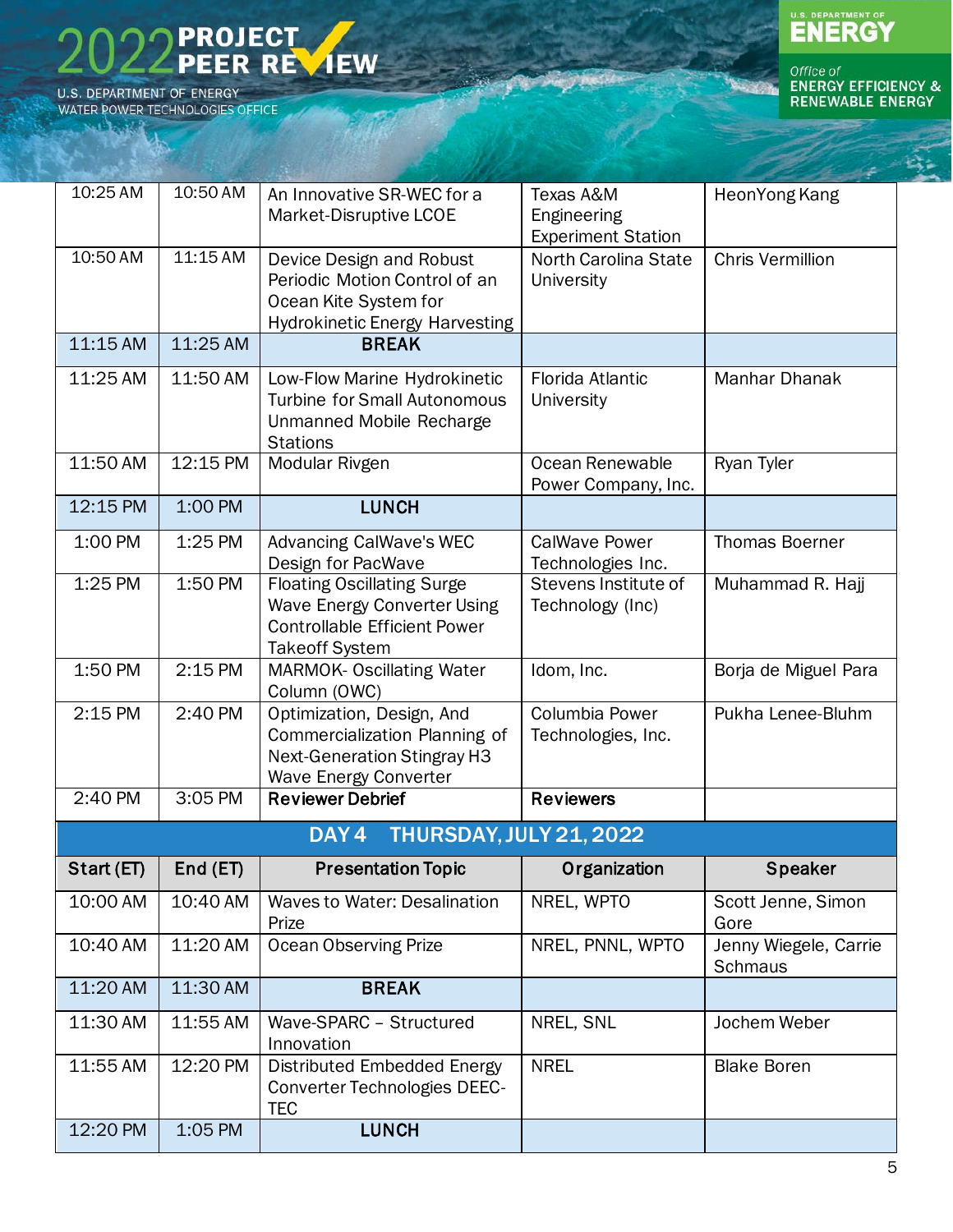

WATER POWER TECHNOLOGIES OFFICE **WARKE** 



| 1:05 PM   | 1:30 PM   | <b>Significant Cost Reduction</b> | <b>NREL</b>      | Nathan Tom     |
|-----------|-----------|-----------------------------------|------------------|----------------|
|           |           | <b>Potential for Wave Energy</b>  |                  |                |
|           |           | <b>Conversion Devices with</b>    |                  |                |
|           |           | Variable Geometry Modules         |                  |                |
| 1:30 PM   | 1:55 PM   | Verdant/NREL Research             | <b>NREL</b>      | Robynne Murray |
|           |           | <b>Measurement Campaign</b>       |                  |                |
| $1:55$ PM | $2:25$ PM | <b>Reviewer Debrief</b>           | <b>Reviewers</b> |                |
|           |           |                                   |                  |                |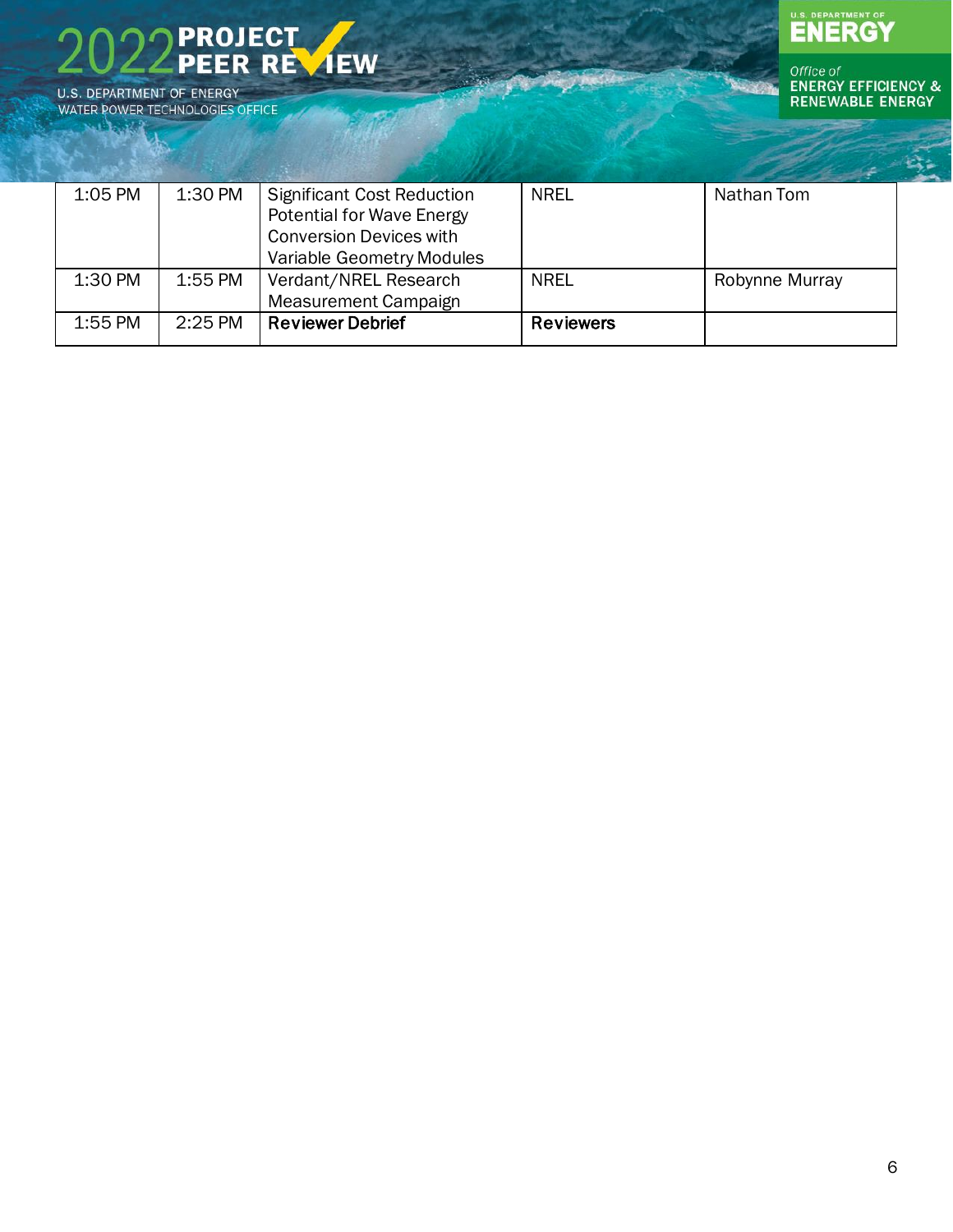



Office of<br>ENERGY EFFICIENCY &<br>RENEWABLE ENERGY

#### <span id="page-6-0"></span>Reducing Barriers to Testing Review Session

| WEDNESDAY, JULY 20, 2022<br>DAY <sub>3</sub> |                  |                                                                                                                           |                                      |                                                                     |
|----------------------------------------------|------------------|---------------------------------------------------------------------------------------------------------------------------|--------------------------------------|---------------------------------------------------------------------|
| Start (ET)                                   | End (ET)         | <b>Presentation Topic</b>                                                                                                 | Organization                         | <b>Speaker</b>                                                      |
| 10:00 AM                                     | 10:40 AM         | <b>Reducing Barriers to Testing</b><br><b>Activity Area Overview</b>                                                      | <b>WPTO</b>                          | Lauren Ruedy                                                        |
| 10:40 AM                                     | 11:20 AM         | <b>Triton Initiative</b>                                                                                                  | <b>PNNL</b>                          | Joe Haxel,<br><b>Garrett Staines</b>                                |
| 11:20 AM                                     | 11:30 AM         | <b>BREAK</b>                                                                                                              |                                      |                                                                     |
| 11:30 AM                                     | 11:55 AM         | Rapidly Deployable Acoustic<br>Monitoring and Localization<br>System Based on A Low-Cost<br>Wave Buoy Platform            | Integral<br>Consulting Inc.          | Kaustubha<br>Raghukumar                                             |
| 11:55 AM                                     | 12:20 PM         | Long-Range Target Detection<br>and Classification System for<br>Environmental Monitoring at<br><b>MHK Sites</b>           | Biosonics, Inc.                      | <b>Tim Acker</b>                                                    |
| 12:20 PM                                     | 1:00 PM          | <b>LUNCH</b>                                                                                                              |                                      |                                                                     |
| 1:00 PM                                      | 1:25 PM          | Improvements to<br><b>Hydrodynamic and Acoustic</b><br><b>Models for Environmental</b><br>Prediction                      | SNL                                  | <b>Jesse Roberts</b>                                                |
| 1:25 PM                                      | 1:50 PM          | National Lab and University<br><b>Collaboration for MHK</b><br><b>Instrumentation and Data</b><br><b>Processing Tools</b> | NREL, PNNL,<br>SNL                   | Rebecca Fao,<br>Rick Driscoll, Budi<br>Gunawan, Chitra<br>Sivaraman |
| 1:50 PM                                      | 2:15 PM          | Network Director for The<br><b>Testing Expertise and Access</b><br>for Marine Energy Research<br>(TEAMER) Program         | Pacific Ocean<br><b>Energy Trust</b> | <b>Matt Sanders</b>                                                 |
| 2:15 PM                                      | 2:40 PM          | <b>Reviewer Debrief</b>                                                                                                   | <b>Reviewers</b>                     |                                                                     |
|                                              | DAY <sub>4</sub> | THURSDAY, JULY 21, 2022                                                                                                   |                                      |                                                                     |
| Start (ET)                                   | Start (ET)       | Start (ET)                                                                                                                | Start (ET)                           | Start (ET)                                                          |
| 10:00 AM                                     | 10:25 AM         | <b>Enabling Cost Effective</b><br><b>Electricity from Ocean Waves:</b><br>PacWave                                         | Oregon State<br><b>University</b>    | <b>Burke Hales</b>                                                  |
| 10:25 AM                                     | 10:50 AM         | National Marine Renewable<br>Energy Center Infrastructure<br>Upgrades                                                     | University of<br>Washington          | <b>Brian Polagye</b>                                                |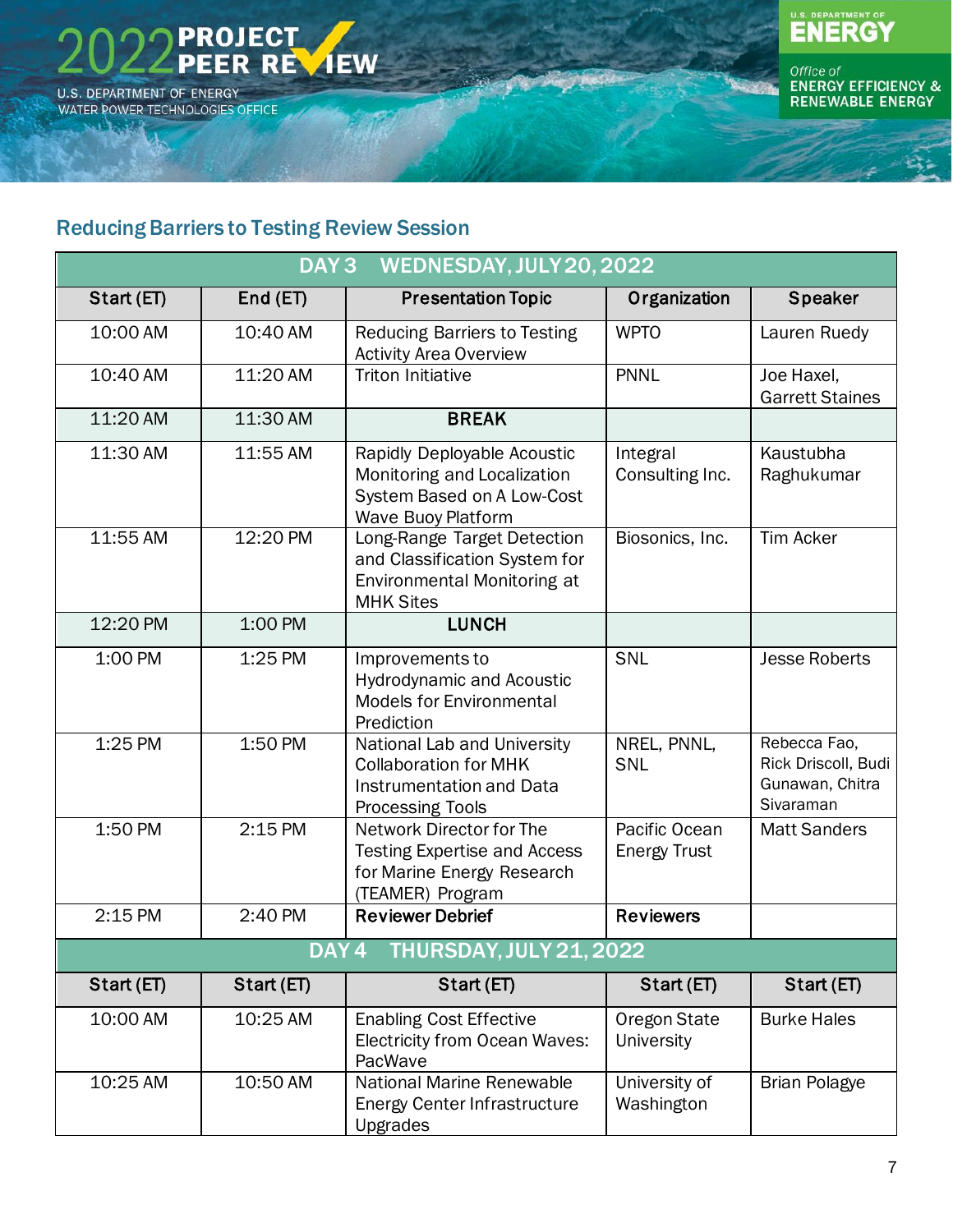

WATER POWER TECHNOLOGIES OFFICE **WARKE** 



| 10:50 AM | $11:15$ AM | <b>Current Turbines Mobile</b> | Idom, Inc.       | Alvaro Garcia |
|----------|------------|--------------------------------|------------------|---------------|
|          |            | <b>Testing Vessel</b>          |                  |               |
| 11:15 AM | 11:45 AM   | <b>Reviewer Debrief</b>        | <b>Reviewers</b> |               |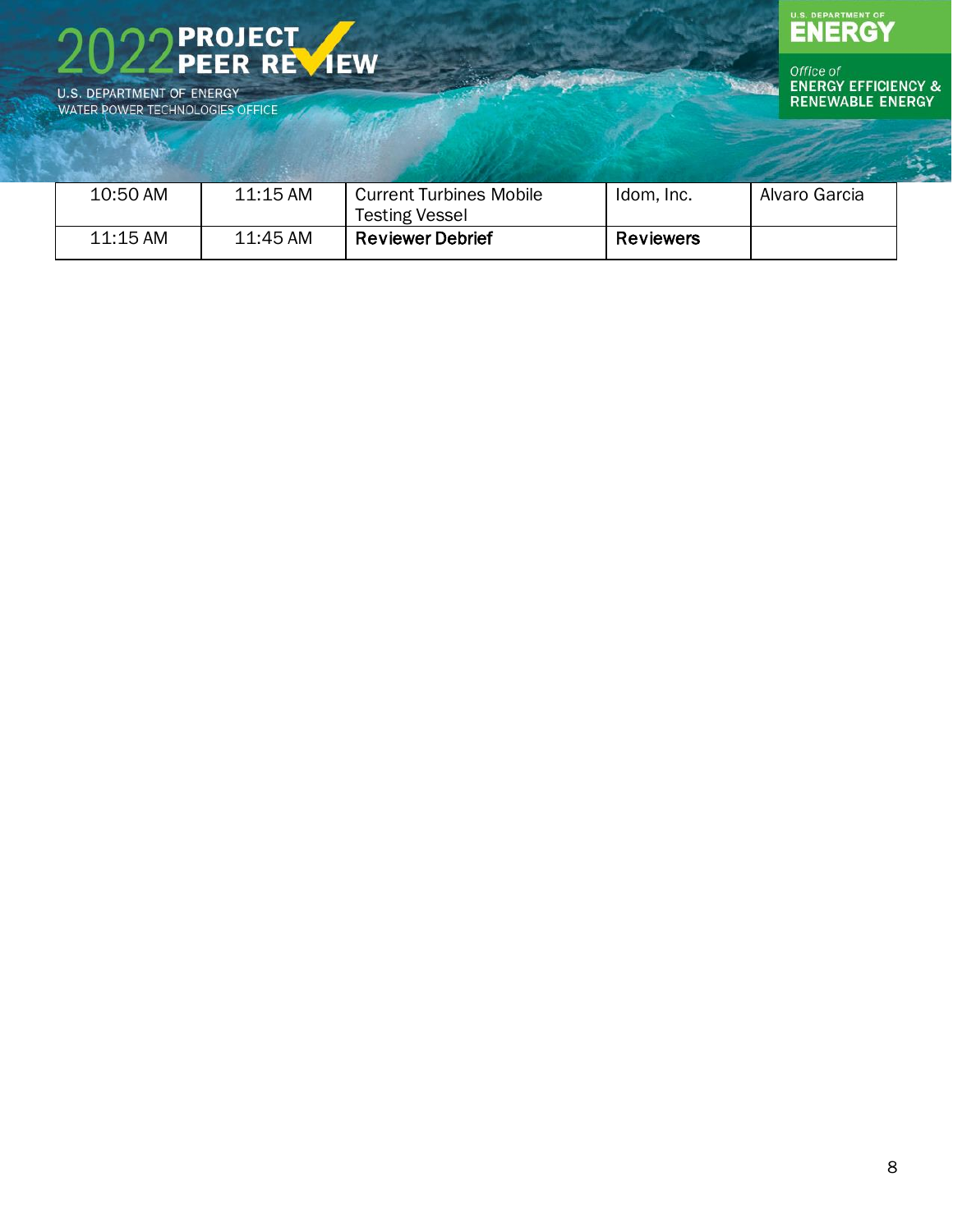**PROJECT** PEER REVIEW **U.S. DEPARTMENT OF ENERGY** WATER POWER TECHNOLOGIES OFFICE

فكلوعك

# U.S. DEPARTMENT OF

Office of<br>ENERGY EFFICIENCY &<br>RENEWABLE ENERGY

#### <span id="page-8-0"></span>Data Access, Analytics, and Workforce Development Review Session

| DAY 4 THURSDAY, JULY 21, 2022 |          |                                                                             |                  |                 |  |
|-------------------------------|----------|-----------------------------------------------------------------------------|------------------|-----------------|--|
| Start (ET)                    | End(ET)  | <b>Presentation Topic</b>                                                   | Organization     | <b>Speaker</b>  |  |
| 10:00 AM                      | 10:25 AM | Marine Energy Data Access, Analytics,<br>and Workforce Development Overview | <b>WPTO</b>      | Allison Johnson |  |
| 10:25 AM                      | 10:50 AM | <b>MHK Data Products and User</b>                                           | PNNL, NREL,      | Andrea          |  |
|                               |          | <b>Community Development (PRIMRE)</b>                                       | SNL              | Copping         |  |
| 10:50 AM                      | 11:15 AM | <b>International Environmental Data</b>                                     | <b>PNNL</b>      | Andrea          |  |
|                               |          | Sharing Initiative (Annex IV Project &                                      |                  | Copping         |  |
|                               |          | Tethys Database)                                                            |                  |                 |  |
| 11:15 AM                      | 11:25 AM | <b>BREAK</b>                                                                |                  |                 |  |
| 11:25 AM                      | 11:50 AM | Improving The Efficiency and                                                | Kearns & West,   | Zach Barr       |  |
|                               |          | Effectiveness for MHK Permitting: A                                         | Inc.             |                 |  |
|                               |          | <b>Toolkit and Engagement for Success</b>                                   |                  |                 |  |
| 11:50 AM                      | 12:15 PM | <b>Grid Value Proposition of MHK</b>                                        | PNNL, NREL       | Dhruv           |  |
|                               |          |                                                                             |                  | Bhatnagar, Levi |  |
|                               |          |                                                                             |                  | Kilcher         |  |
| 12:15 PM                      | 12:45 PM | <b>Reviewer Debrief</b>                                                     | <b>Reviewers</b> |                 |  |